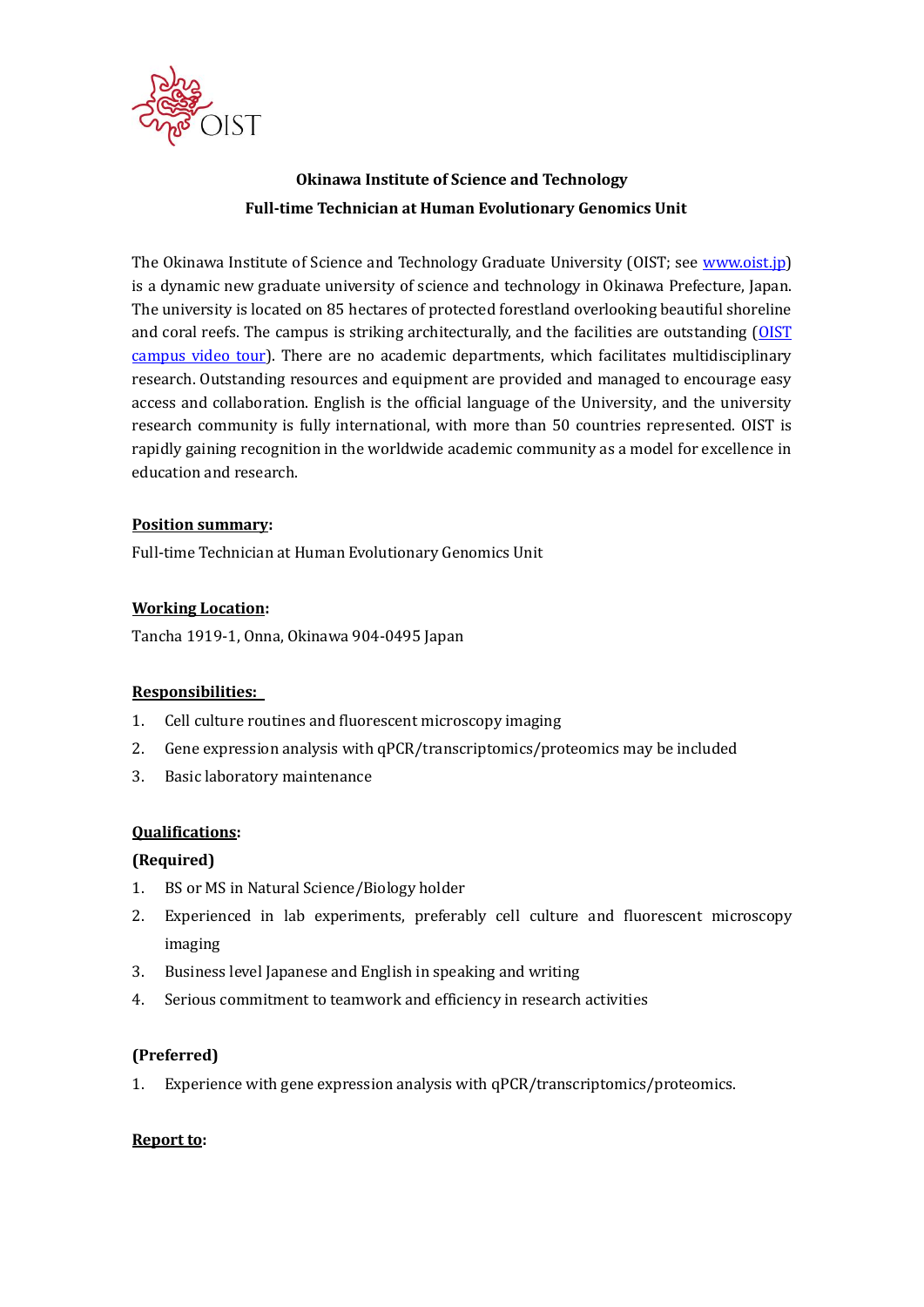

Professor Svante Pääbo/Human Evolutionary Genomics Unit

# **Starting Date:**

As early as possible

# **Term & Working hours:**

Term: Full-time, fixed term appointment for one year in the first instance and may be extended. Contract initially with 3-month probationary period (inclusive).

Working hours: 9:00-17:30 (Discretionary)

## **Compensation & Benefits**

Compensation in accordance with the OIST Employee Compensation Regulations. Salary and benefits are competitive.

#### Benefits:

- Relocation, housing and commuting allowances
- Annual paid leave and summer holidays
- Health insurance (Private School Mutual Aid http://www.shigakukyosai.jp/ )
- Welfare pension insurance (kousei-nenkin)
- Worker's accident compensation insurance (roudousha-saigai-hoshou-hoken)

## **How to Apply:**

Apply by emailing your Submission Documents to:

## **hegua [at]oist.jp**

(Please replace [at] with @ before using this email address)

Successful applicants will be selected after an initial screening process based on the submission documents followed by an in-person or web interview in April-May.

## **Submission Documents:**

- Curriculum vita in English (and Japanese if available)
- Cover letter in English (and Japanese if available)
- Names and contact information of 2 referees, one of which should be a previous employer
	- \* Please be sure to indicate where you first saw the job advertisement.